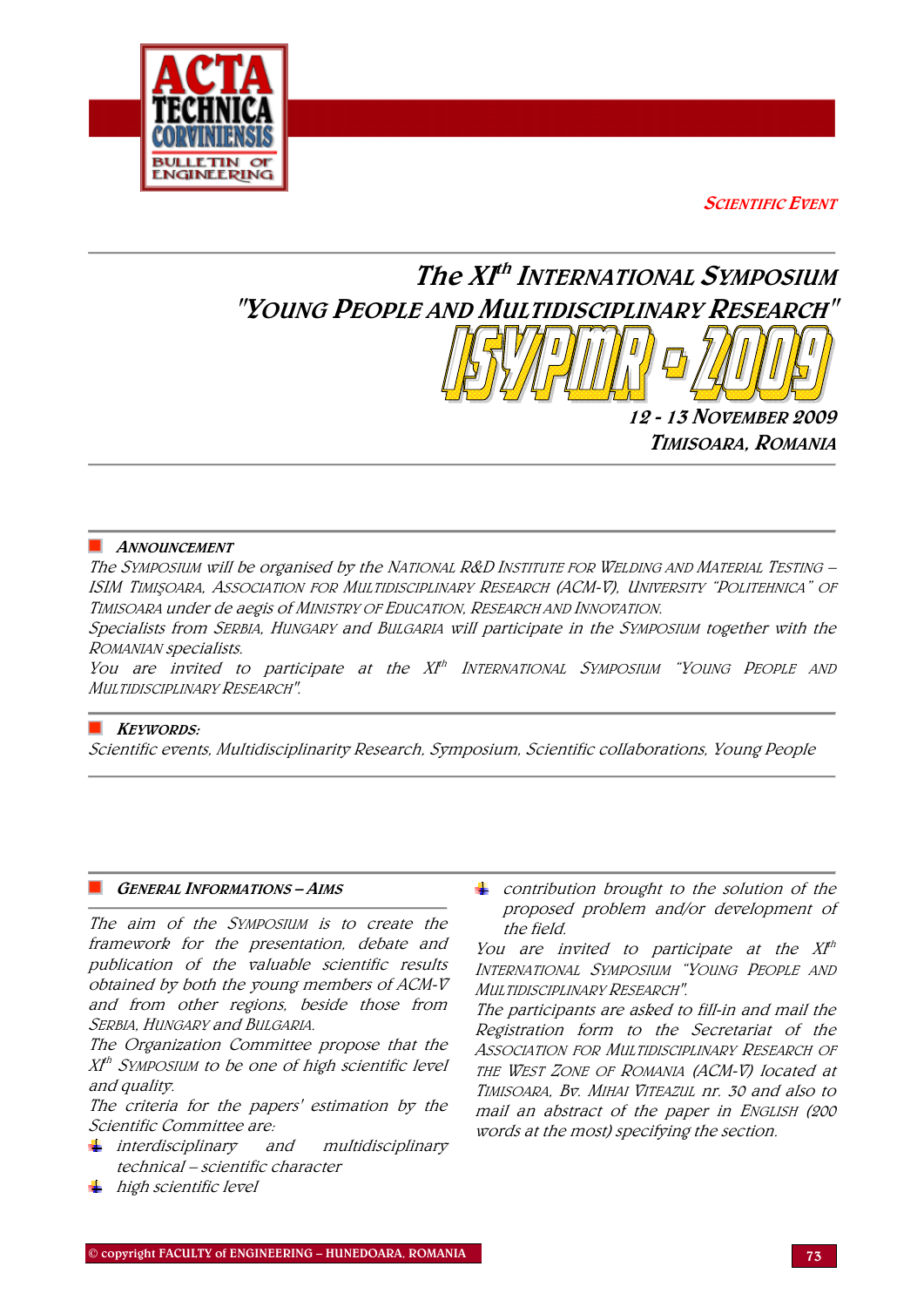#### **ORGANIZERS**

- **WELDING AND AND AND INSTITUTE FOR WELDING AND** MATERIAL TESTING – ISIM TIMIŞOARA,
- ASSOCIATION FOR MULTIDISCIPLINARY RESEARCH (ACM-V),
- UNIVERSITY "POLITEHNICA" OF TIMISOARA
- $\quad$  BANAT'S UNIVERSITY OF AGRICULTURAL SCIENCES AND VETERINARY MEDICINE – TIMISOARA
- $\overline{\phantom{a} \overline{\phantom{a}} }$  The Local Council of Timisoara, TIMISOARA CITY HALL
- THE COUNTY COUNCIL OF TIMIS
- under de aegis of
	- **MINISTRY OF EDUCATION, RESEARCH AND INNOVATION**

## **MODEL FOR PAPER'S ELABORATION**

- The paper should contain max. 6 pages, size A4 (with figures and tables included in the text, including bibliography), with an even number of pages;
- The paper should be edited on computer with Arial font, 12 pt. on size A4 with useful area of 24 cm × 16 cm (left, right and up 2.5 cm, down 3.0 cm);
- \* The pages should be numbered by pencil;
- The papers should be written in Word format;
- \* The title of the paper should be written with capital letters (14 pt. - Bold), centred;
- $\triangle$  The paragraph title should be written with 12 pt. bold fonts and it might be centred.
- Graphic materials should be exposed on transparent slides or Power Point presentation,
- The presentation should take 10 minutes at the most

The paper will be transmitted on CD and listed in one copy.

An author can participate with two papers at the most.

### $\blacksquare$  TOPICS

The programme of the Symposium contains papers in Plenary Session on the topic: "PRIORITIES OF THE EUROPEAN SCIENTIFIC RESEARCH"

Papers in sections of the XI<sup>th</sup> INTERNATIONAL SYMPOSIUM "YOUNG PEOPLE AND MULTIDISCIPLINARY RESEARCH" will on the following topics:

- TECHNICAL SCIENCES
- **CHEMISTRY, PHYSICS AND MATHEMATICS**
- **H** BIOLOGY, AGRICULTURE AND ANIMAL SCIENCE
- **HEALTH (HUMAN AND VETERINARY)**
- ECOLOGY AND ENVIRONMENT PROTECTION
- SOCIAL AND HUMAN SCIENCES.
- ECONOMIC SCIENCES

#### INTERNATIONAL SCIENTIFIC COMMITTEE

- <sup>P</sup>ROF. <sup>D</sup>R. <sup>A</sup>VRAM JECU <sup>M</sup>EDICINE AND PHARMACEUTICS UNIVERSITY "VICTOR BABEŞ" TIMISOARA - ROMANIA
- PROF. DR. ENG. BARTZER ŞTEFAN "POLITEHNICA" UNIVERSITY OF TIMISOARA - ROMANIA
- **PROF. DR. BORȚUN CRISTINA MEDICINE AND** PHARMACEUTICS UNIVERSITY "VICTOR BABEŞ" TIMISOARA - ROMANIA
- LECT. DR. BUNOIU OCTAVIAN WEST UNIVERSITY OF TIMISOARA - ROMANIA
- <sup>P</sup>ROF. <sup>D</sup>R. ENG. <sup>B</sup>UTNARU GALLIA <sup>U</sup>NIVERSITY OF AGRICULTURAL SCIENCE AND VETERINARY ACADEMY OF BANAT - USAMVB TIMISOARA - ROMANIA
- <sup>P</sup>ROF. <sup>D</sup>R. ENG. CHIRIAC ADRIAN <sup>W</sup>EST UNIVERSITY OF TIMISOARA - ROMANIA
- <sup>D</sup>R. COSTIŞOR OTILIA <sup>I</sup>NSTITUTE OF CHEMISTRY OF THE ROMANIAN ACADEMY TIMISOARA - ROMANIA
- <sup>D</sup>R. <sup>F</sup>ARBAŞ <sup>N</sup>ICOLAE <sup>N</sup>ATIONAL R&D <sup>I</sup>NSTITUTE OF WELDING AND MATERIAL TESTING TIMISOARA - ROMÂNIA
- <sup>P</sup>ROF. <sup>D</sup>R. ENG. <sup>H</sup>ODUR CECILIA <sup>U</sup>NIVERSITY OF SZEGED - HUNGARY
- PROF. DR. ENG. KILYENI ŞTEFAN "POLITEHNICA" UNIVERSITY OF TIMISOARA - ROMANIA
- PROF. DR. ENG. KUZMANOVIC SINISA UNIVERSITY OF NOVI SAD - SERBIA
- <sup>P</sup>ROF. <sup>D</sup>R. ENG. <sup>M</sup>ITELEA IOAN "POLITEHNICA" UNIVERSITY OF TIMISOARA - ROMANIA
- <sup>P</sup>ROF. <sup>D</sup>R. OSTAFE VASILE <sup>W</sup>EST UNIVERSITY OF TIMISOARA - ROMANIA
- <sup>P</sup>ROF. <sup>D</sup>R. ENG. <sup>P</sup>OPA HORIA "POLITEHNICA" UNIVERSITY OF TIMISOARA - ROMANIA
- <sup>D</sup>R. <sup>P</sup>URNHAUSER LASZLO CEREAL RESEARCH NON-PROFIT COMPANY, SZEGED – HUNGARY
- <sup>R</sup>EADER DR. ENG. <sup>R</sup>USU NICOLAE <sup>F</sup>ACULTY OF ENGINEERING HUNEDOARA - ROMANIA
- <sup>P</sup>ROF. <sup>D</sup>R. *Ţ*IBRU IOAN USAMVB TIMISOARA ROMANIA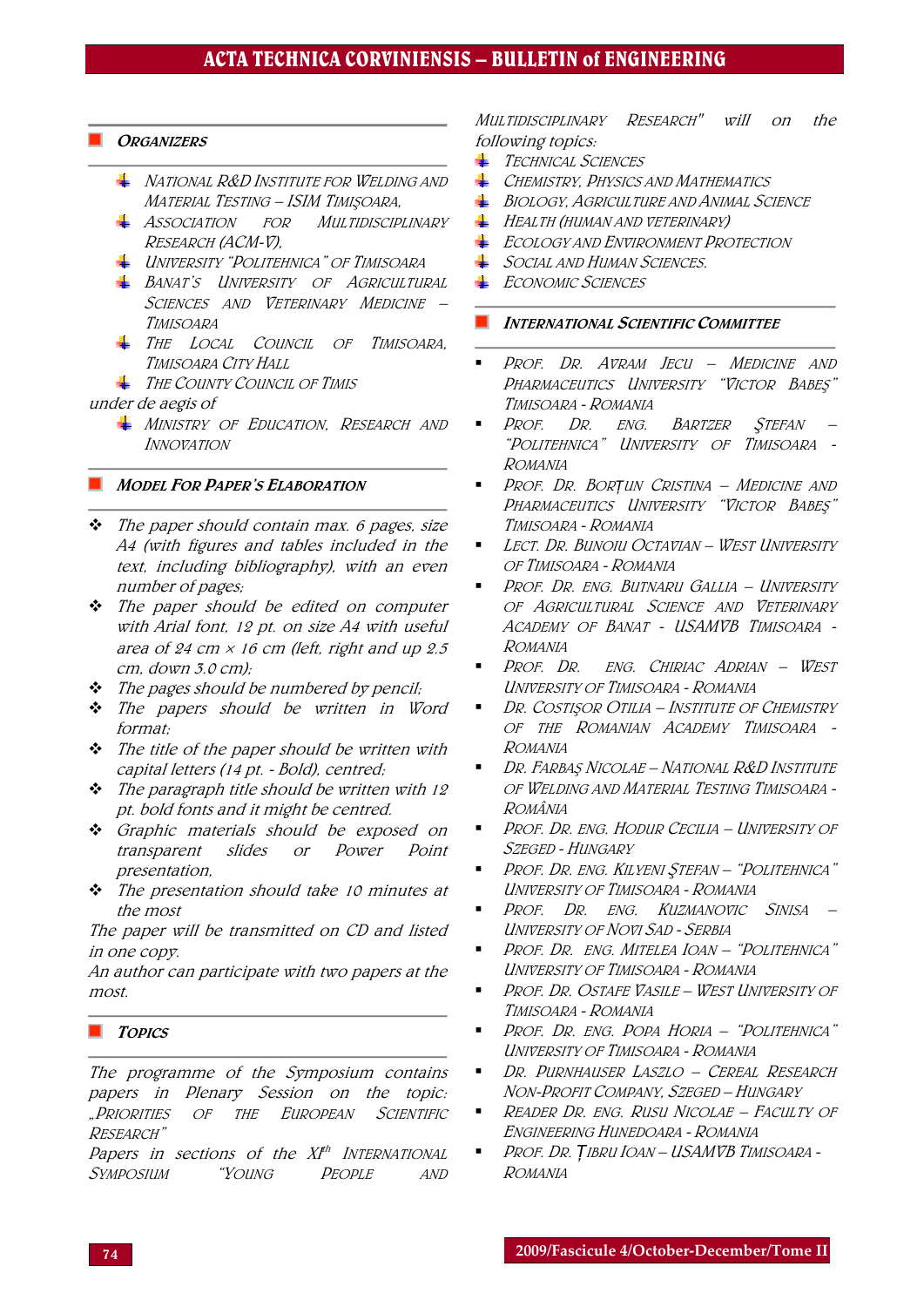## **HONORY PRESIDENT**

PROF. DR. ENG. NICOLAE ROBU - RECTOR OF UNIVERSITY "POLITEHNICA" TIMISOARA

## **PRESIDENT OF THE ORGANISING COMMITTEE**

LECTURER DR ENG FLAVIU FRIGURĂ ILIASA -UNIVERSITY "POLITEHNICA" OF TIMIŞOARA

## REGIONAL ORGANIZING COMMITTEE

- LECT. DR. ENG. ALBU ADRIANA UNIVERSITY "POLITEHNICA" OF TIMISOARA - ROMANIA
- LECT. DR. ENG. ALEXA VASILE FACULTY OF ENGINEERING HUNEDOARA - ROMANIA
- LECT. DR. ENG. ANGHEL CORNELIA UNIVERSITY "EFTIMIE MURGU" RESITA - ROMANIA
- LECT. DR. ENG. ANISIC ZORAN UNIVERSITY OF NOVI SAD - SERBIA
- · DR. ENG. ATANASOV ATANAS INSTITUTE OF AGRICULTURE AND SEED SCIENCE .. OBRAZCOV CHIFLIK" RUSSE - BULGARIA
- LECT. DR. ENG. BIKIC SINISA UNIVERSITY OF NOVI SAD - SERBIA
- READER DR. ENG. BIRIS SORIN POLITEHNICA **UNIVERSITY OF BUCHAREST - ROMANIA**
- DR. BORA ALINA INSTITUTE OF CHEMISTRY OF THE ROMANIAN ACADEMY TIMISOARA - ROMANIA
- LECT. DR. ENG. BORUZ SORIN UNIVERSITY OF CRAIOVA - ROMANIA
- Reader Dr. eng. Bungescu Sorin Tiberiu USAMVB TIMISOARA - ROMANIA
- **ASSIST ENG. BUJANCĂ GABRIEL USAMVB** TIMISOARA - ROMANIA
- Dr. Crișan Manuela Institute of Chemistry OF THE ROMANIAN ACADEMY TIMISOARA -ROMANIA
- $-$  ASSIST LECT DR ENG DANCI CANA USAMVE TIMISOARA - ROMANIA
- DIPL. PHYS. FARBAŞ VALERIA ASSOCIATION FOR MULTIDISCIPLINARY RESEARCH IN THE WEST ZONE OF ROMANIA
- · PROF. DR. ENG. GRUNEANȚU IOSIF UNIVERSITY OF PETROSANI - ROMANIA
- " LECT. DR. ENG. IMBREA ILINCA USAMVB TIMISOARA - ROMANIA
- READER DR. ENG. KISS IMRE FACULTY OF ENGINEERING HUNEDOARA - ROMANIA
- READER DR. NEGRUTIU MEDA MEDICINE AND PHARMACEUTICS UNIVERSITY "VICTOR BABES" TIMISOARA - ROMANIA
- DR. NYARI TEREZIA NATIONAL R&D INSTITUTE  $FOP$ ELECTROCHEMISTRY AND CONDENSED **MATTER - ROMÂNIA**
- LECT. DR. ENG. POPESCU IONEL UNIVERSITY "AUREL VLAICU" OF ARAD - ROMANIA
- DIPL. ENG. PRICOP ANCA USAMVB TIMISOARA  $-$  ROMANIA
- READER DR. PUTZ MIHAI WEST UNIVERSITY OF TIMISOARA - ROMANIA
- LECT. DR. ENG RATIU SORIN FACULTY OF ENGINEERING HUNEDOARA - ROMANIA
- DR. ENG. ROSU RADU ISIM TIMISOARA -**ROMANIA**
- LECT. DR. ENG. RACKOV MILAN UNIVERSITATEA NOVI-SAD - SERBIA

## DEADLINES

The deadline for mailing the abstracts, in which. it will be showed the personal contribution of the authors and the interdisciplinary character. JULY 17TH 2009.

The Scientific Committee will analyse the abstracts and communicate to the authors until the  $10<sup>th</sup>$  of SEPTEMBER 2009 which are the selected papers, with a view to the final elaboration.

The deadline for mailing of the complete papers, edited according to the annexed model and the CD until: OCTOBER 5TH 2009

The publication in volume or on CD of the papers will be decided by the Scientific Committee following the analysis of the complete papers mailed in time, if these fulfill technical-scientific criteria and  $the$  $the$ elaboration mode.

Any correspondence should be addressed to the secretariat of the SYMPOSIUM, located at the ASSOCIATION FOR MULTIDISCIPLINARY RESEARCH (ACM-V). Bd. MIHAI VITEAZUL Nr. 30, 300222 TIMISOARA, ROMANIA, Tel. (+40) - 0256 - 491840.  $Fax (+40) - 0256 - 499149$ 



The XI<sup>th</sup> INTERNATIONAL **SYMPOSIUM** "YOUNG PEOPLE AND **MULTIDISCIPLINARY RESEARCH"**